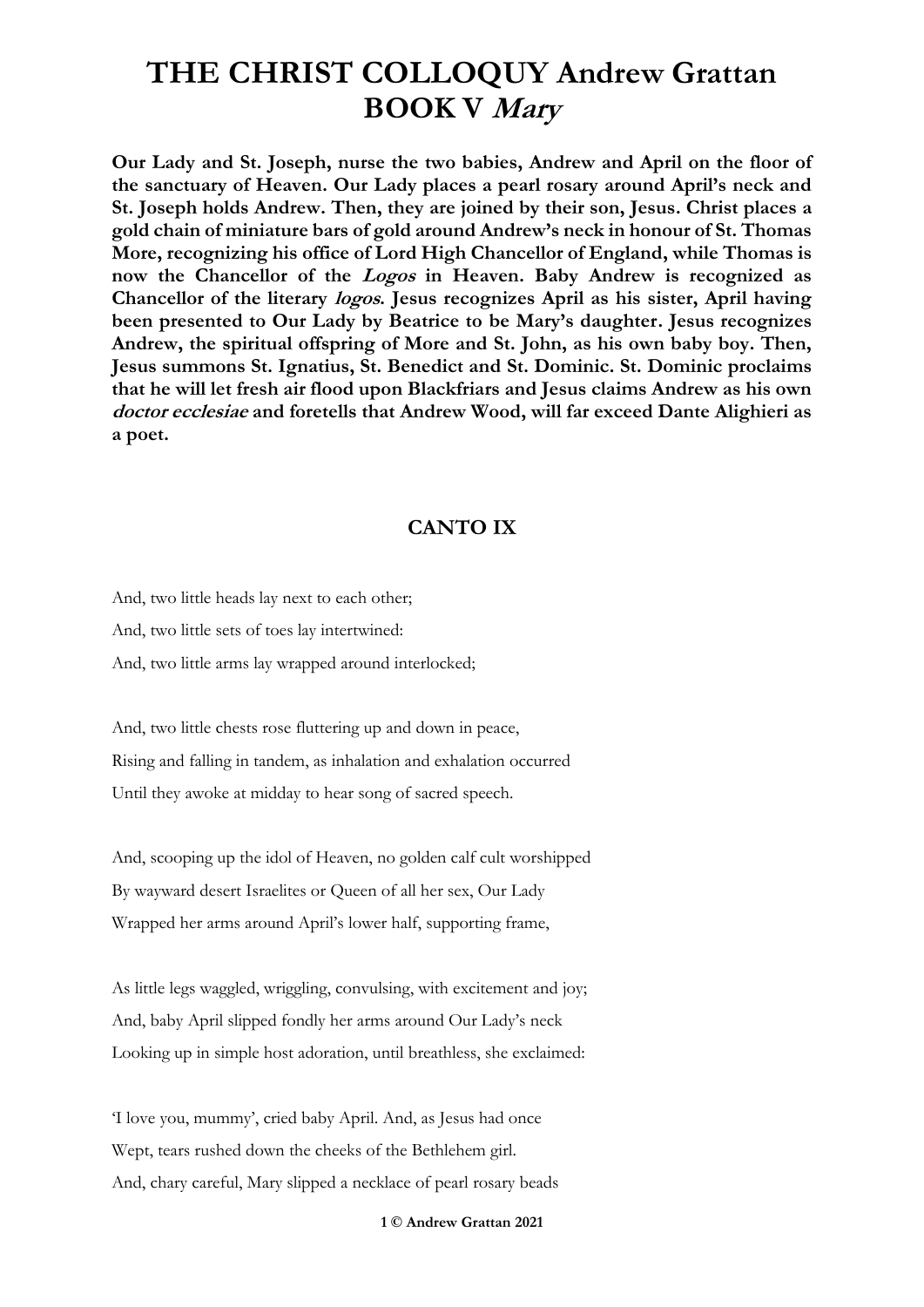Around the neck of April's child, for the baby priceless beyond pearls. 'I, who knew the chagrin of foisted disgrace, that the protector had Implanted illicit seed within an untouched womb, accept this Genesis

Creation of Dante and Beatrice within 'the manger of light'. No filaments of Russian Fabergć, I set around your peerless neck, No revolutionary baubles, but a string of oyster pearls that

Dominic would not recognize for their heavenly magnificence, When wood and cheap stones articulate their reverence for me In that most prime of prayers, the Rosary of mysteries.

The baby Jesus is now paralleled by the baby April, to complete The natural pairing in reproduction'. And, tearful, St. Joseph claimed Andrew from the basin and rocked him in

Tenderness and calm to soothe baby distress, discombobulation, Before wrapping his right arm around his slight shoulders, Delivering him gently back into wicker work of the *Summa* man.

And, stooping, settled around his neck, baby bars of gold ingots, Such as had dwarfed the shoulders of More, when the Office of Chancellor had claimed him for the King's man and state office.

And, light shattered Heaven that morning, with midday, Shards of bountiful gleam, opening up opaque that reserved area Of Heaven, that was no debauched knightly bower, but a place

Of serendipity, the manger place, where Lot did ever look back and Knew no pillar of salt, but the eternity of Aquinas' straw. And, cool air streamed that midday in Heaven, flowing and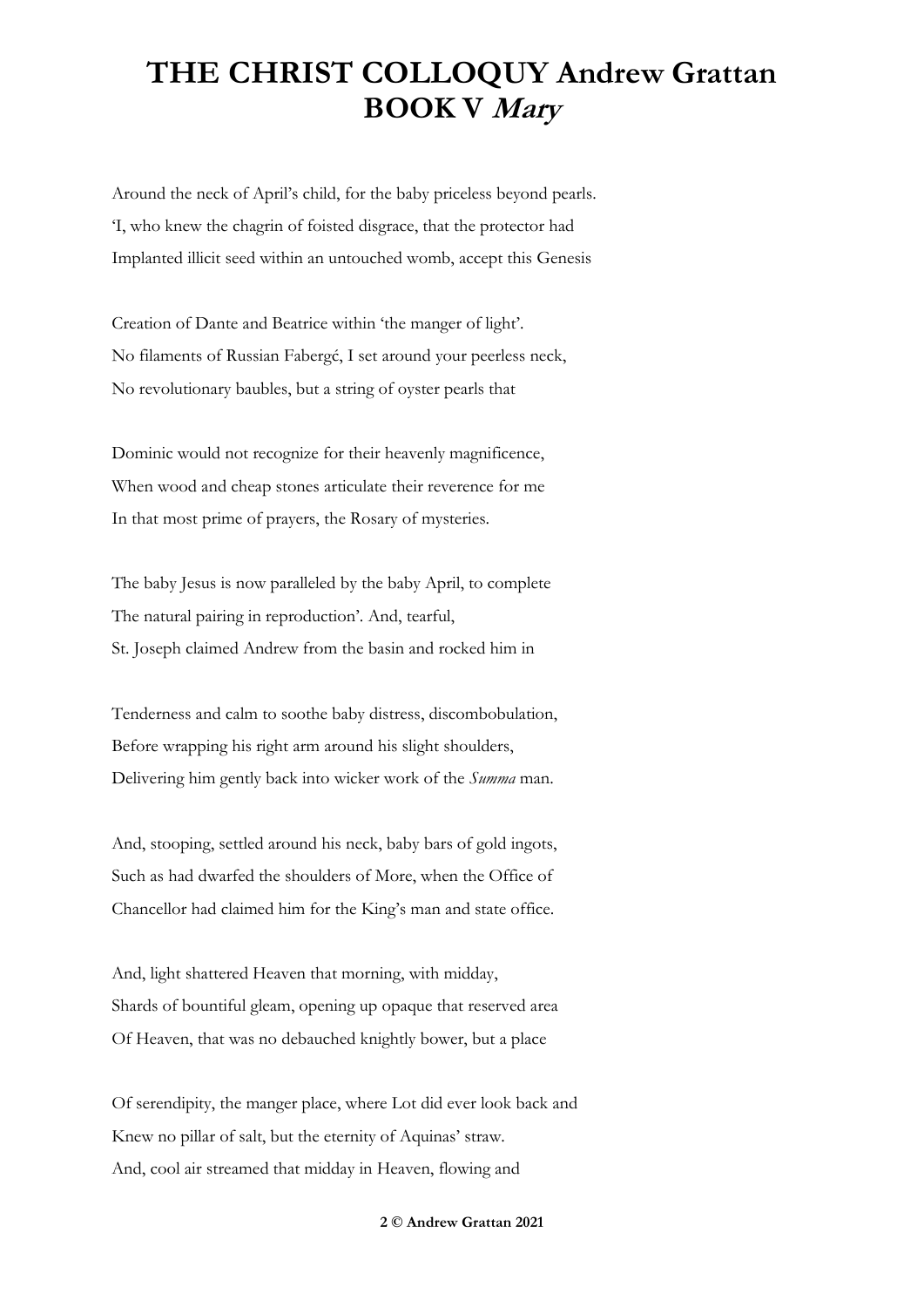Coursing through that giddiest of atmospheres, an air, even more Rarefied than that of a priestly seminary because Melchizedek Himself was present, no Zadok, but dove man and *magister discipulorum*.

Shadow passed, then, over the manger, of a clean-limbed man Of olive hued skin and brown flowing hair, and the shadow Of the face of the man from Galilee overpassed the manger

And cast into dark and light reed rushes as Holbein the Younger's Picture is crossed by a skull in that most illuminative of scenes, Where garrulousness on the human condition is cemented into

Wallow sadness for the death condition of man, and the Cross bones that govern the grave of all human aspiration. An open face swam over that modest basket that morning

And breath slow swarmed over two cute, happy faces, Of the baby April and the baby Andrew, breath tiding to A Pentecostal wave of oxygen clean and pure to disperse

The rank breath of Herod inaugurating the slaughter of the Innocents to claim the scalp of the infant King. And, the face of Jesus Christ overflooded the interworked

Filaments of that straw composition where wrought architrave Of tense tender tendrils dry of *opera* of the dumb ox, had been Reimagined by transubstantiation complete, from dry as

Ditch water, old scholastic Latin, into living tissue of life And the wavy fronds of green vine Jerusalem, complemented by Barn blessing of fibrous crop of strong cancelling straw, nexus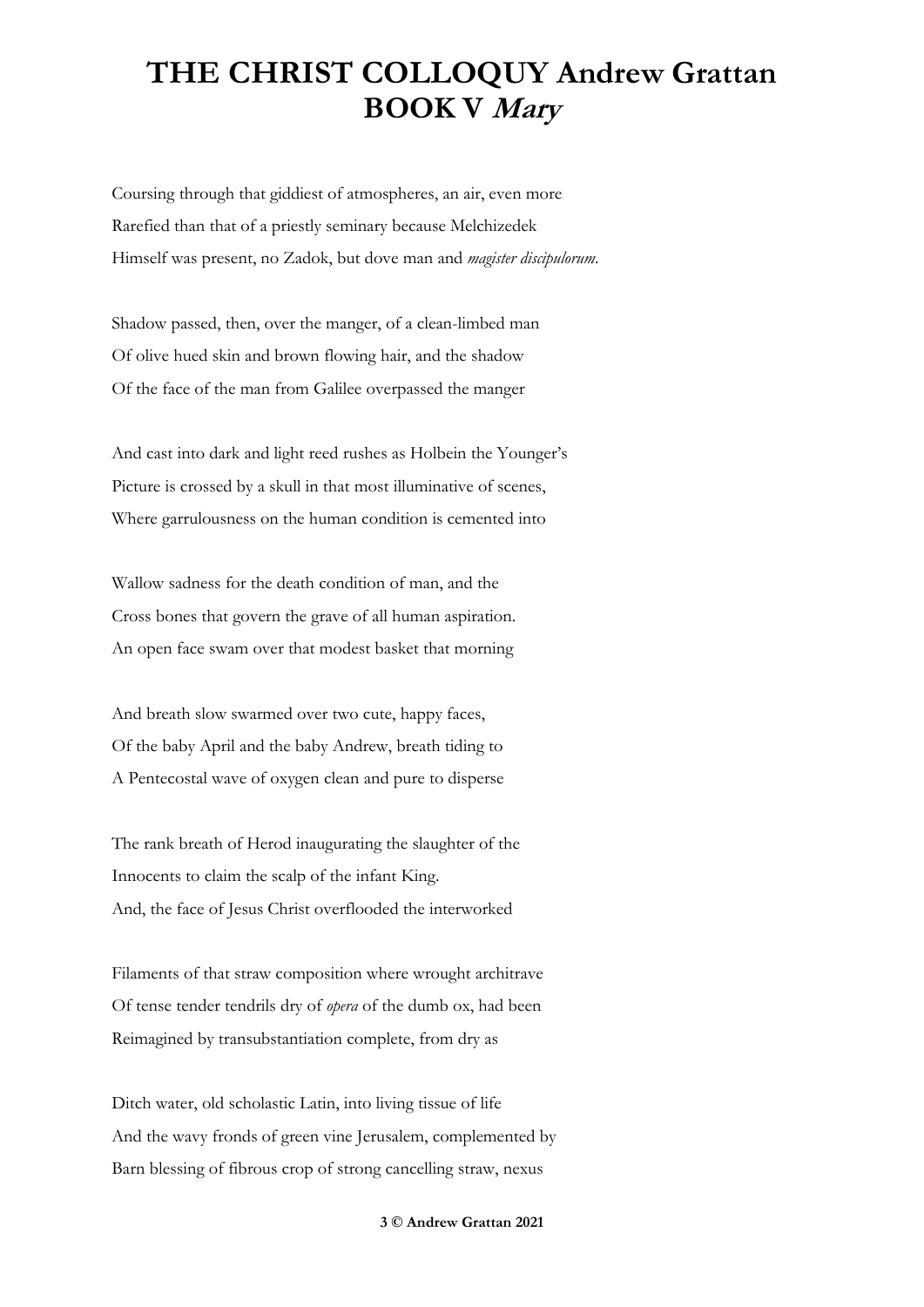Of pertinence and optic tubing, so that even Lear, would at last Have been able to see clearly. and recognize *rerum natura* rather Than bunkum and verbiage for new stuff *ad punctum*.

And the man from Galilee spoke up in tersity and plainness: 'That I should have a pair at last and a gorgeous sister'. And Jesus breathed on baby Andrew: 'I elevate you to a dukedom

Of babyhood, and baby boy my own, who did not familiar intimate Reproduce with a Magdalene, but rather came to heal the hymen Hurt, as Prospero forbad the breaking of Miranda's chastity knot,

And as an orchestrating Prospero, weep already that you shall Know so many base Calibans that will buffet your island spirit. My revels now are ended and hard yards are to be hectared

In by no gyrovague, but an athlete Olympian questioning, For, I have had a Hippo surfeit of my old doctors, and Times are Dylan changing and I would command new Miltonic

Monody and lyre lyric music of the Cross, literary *logos* Chancellor, And change of course, current and trajectory from Joycean Filthy streams'. A flicking finger summoned *status quo* of sanctity,

Three of Ignatius, Benedict and Dominic, and the latter One spoke up hymning like Caedmon rueful, accepting: 'Ibsenic, I will let in fresh air, that it pour upon Blackfriars,

No, *qui*, *quae*, *quod* of often plodding Aquinas, ever broadening his Self-engrossed and self-referring world of stagnant scholasticism Irrelevant today, and these modern times, gross fat, lardy lardons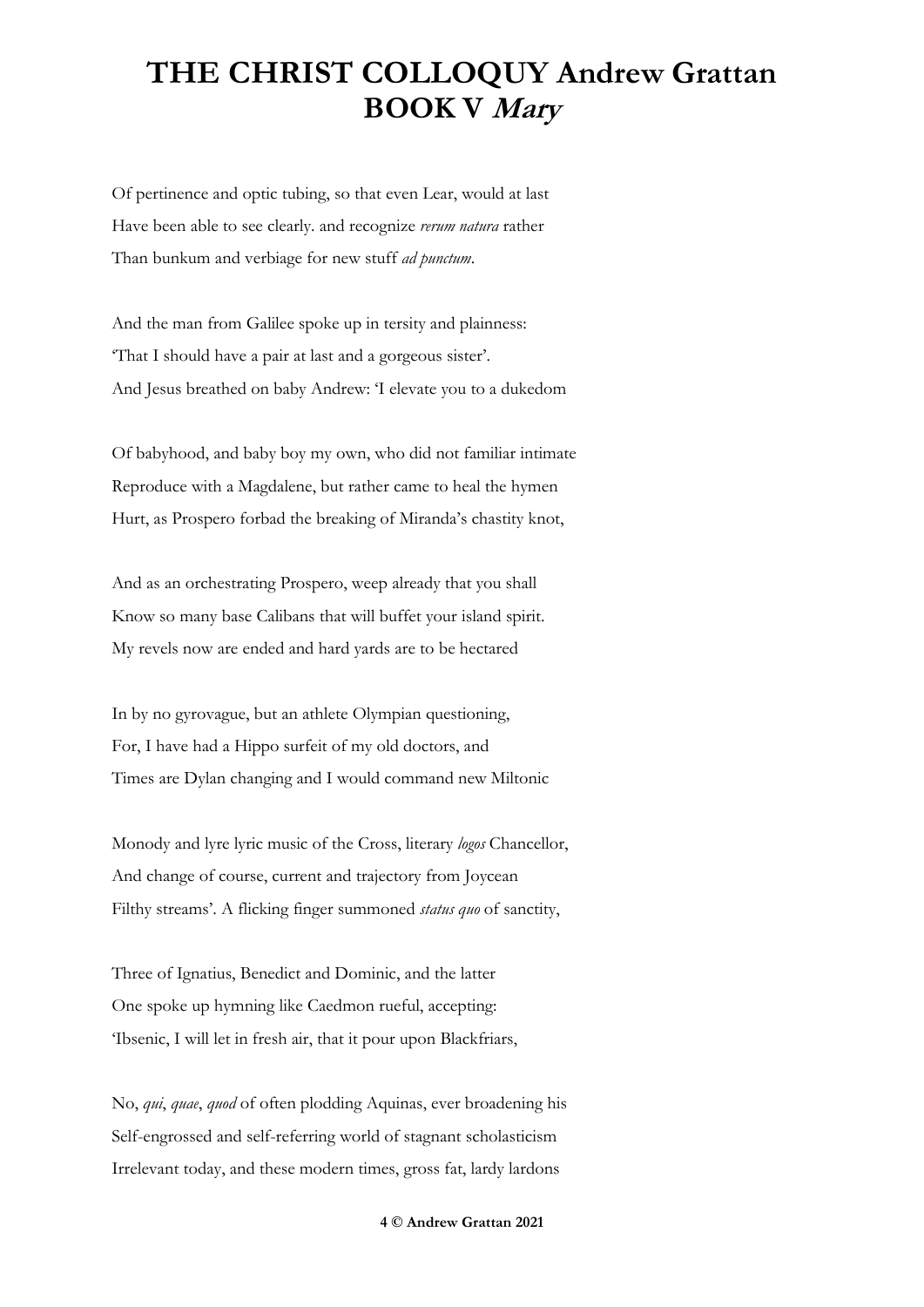Ingesting in one end and at times, excreting out the other, until bulbous Books upheap, so that Johnson lexicon dictionary will be required to Span the Gilbey *opera* of my timebound, imprisoned Thomas,

Such that the other Thomas had to interlocute with beloved'. And Jesus: 'Durante will create the world, and William will create Renaissance world, and Andrew will create post postmodern world,

Post despairing Eliot, depicting Thomas Becket murdered in a Cathedral and *Four Quartets* comprise modern Christian poetry in Slim volume. and soulless state. My *doctor ecclesiae,* he will be that

A *Christ Colloquy* begun in cradle of these Aquinas pasta tubes And Sicilian plum tomatoes of cherubic cheeks crimson, shall Forge doctrinal gospel created by the lionheart of John, so

That it shall be acknowledged in Heaven that the time has come To herald, that two old masters are to be joined by clay apprentice Master of the guild, that Andrew Wood shall be soft spoken as

Being in radar distance of Da Vinci for original originality of mind, That depiction of Vitruvian man, legs splayed in Leonardo's ink cartoon; And, as a cartographer maps the continent of a Columbus expedition,

He will compound the globe into a *logos* ball toy to fling, and flay His arms and legs splayed about this basket'. And, lifting up the boy To a high above his head, he set the little chap upon his shoulders,

And tight grasped each foot so that the baby boy was a Dahl Danny Champion of the world. 'Beckett's awaited Godot and Jean Anouilh And all existential nihilism and Lear nonsense verse are to be forgotten,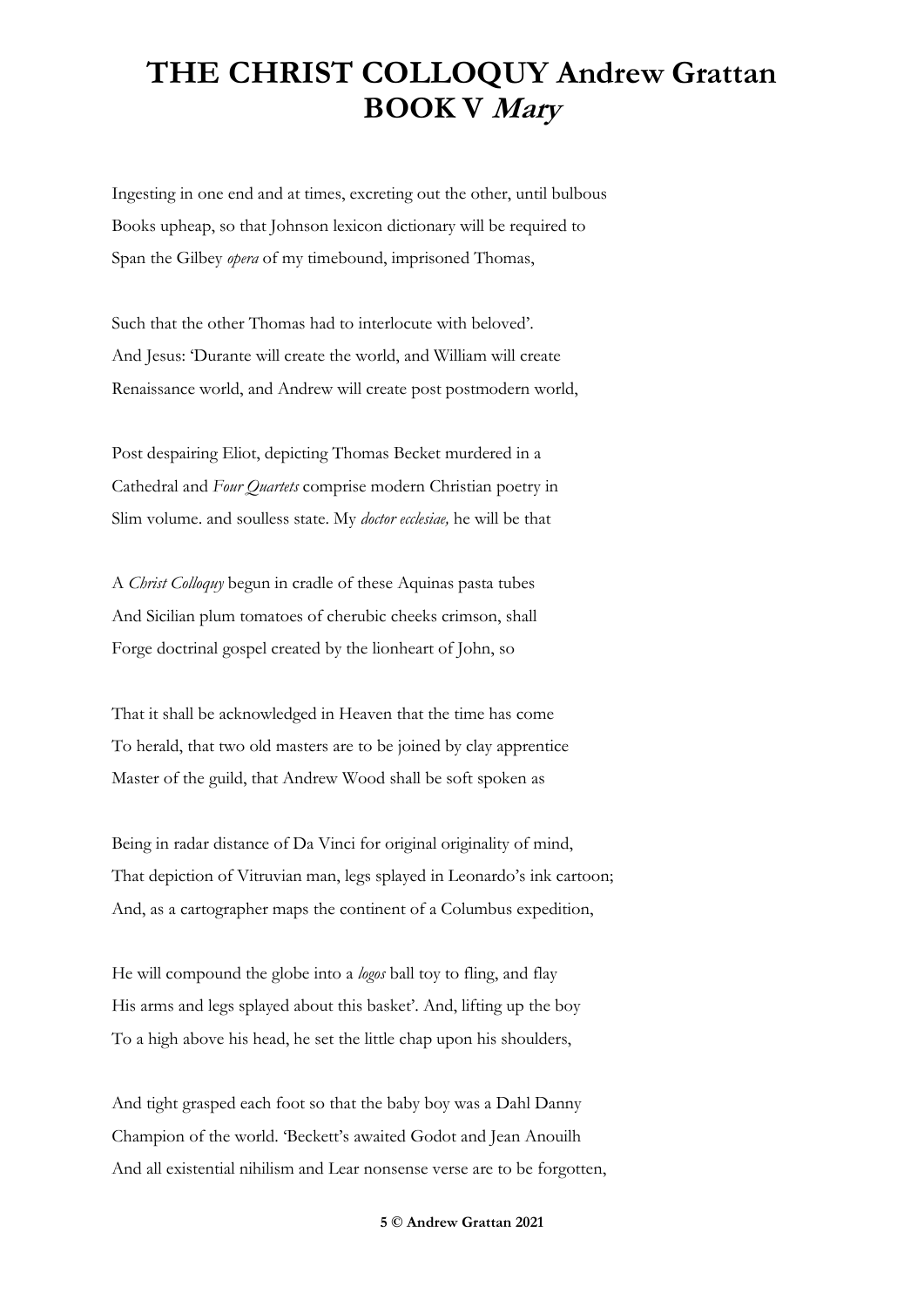And crumminess quashed for Ribena juice of Dominican new Wine, but as no unoriginal turgid of an Angelicum friar will he lecture, But recreate the world again, smashed by Nighttown's Joyce.

For as they drew lots for my cloak, they have like body snatched Despatched my body into so many modes of lesser literary discourse: Modernism and postmodernism and a pumpkin poetry prize

In the name of Thomas Stearns, and I am as unhappy as Sylivia Plath at the mercy of furtive woman hunting Hughes. No bell jar, but a Virginia Woolf lighthouse shall shine and

The *logos* is to be eternally rebuilt by a new Guttenberg Bible And blocks of typeface are to be reset and reordered as A game of scrabble changes all the codes of the middle-ages

Of James Joyce, and C. S. Lewis' dawn treader will play safely In my nursery until he hides around his mother's Laura Ashley Skirts in acres of Midgham idyll and begins to Violet Elizabeth lisp

To just William of the grammar school desk in distant Stratford, As Guido governed development intellectual of the Florentine Boy entranced to glimpse the May Pole angel of angelic Beatrice.

And, the *summa poeta* will be Concorde supersonic superseded So that contemporary lazy Florentine builders shall recite no more *Inferno*, but throstle up a rainbow seven of unimpeachable

And unbeatable poetry by the new most supreme *somma poeta*, Leaving lackadaisical Alighieri to languish in the shades, Kicking his kibed heels, undisturbed by Lear's Fool, but left